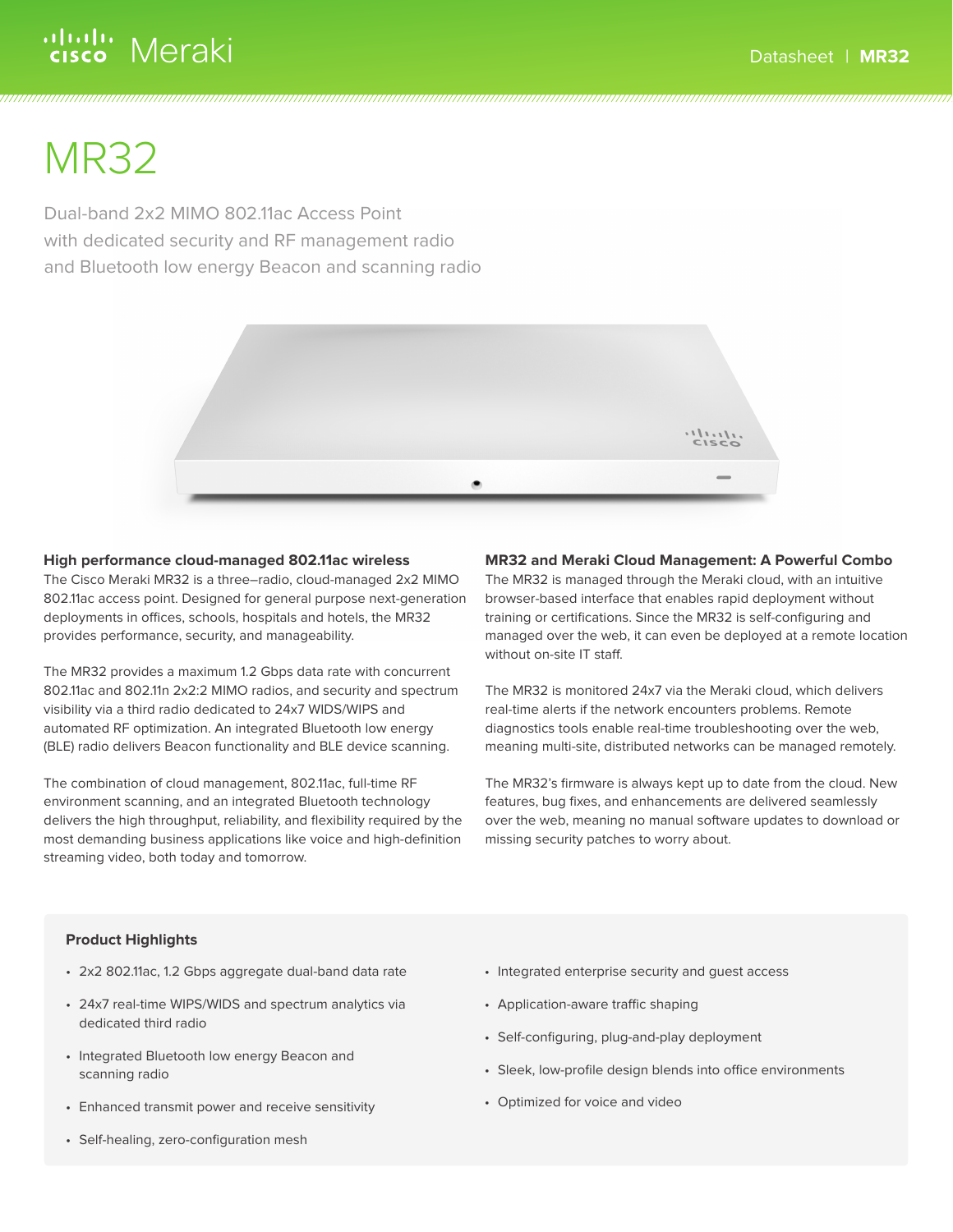# Features

## **Aggregate data rate of up to 1.2 Gbps**

A 5 GHz 2x2:2 802.11ac radio and a 2.4 GHz 2x2:2 802.11n radio offer a combined aggregate dual-band data rate of 1.2 Gbps. Technologies like transmit beamforming and enhanced receive sensitivity allow the MR32 to support a higher client density than typical enterprise-class access points, resulting in fewer required APs for a given deployment. Band steering further enhances overall throughput, by moving 5 GHz-capable clients to the 5 GHz radio, maximizing the capacity in the 2.4 GHz range for older 802.11b/g clients.

# **Dedicated third radio delivers 24x7 wireless security and RF analytics**

The MR32's sophisticated, dedicated dual-band third radio scans the environment continuously, characterizing RF interference and containing wireless threats like rogue access points. No more need to choose between wireless security, advanced RF analysis, and serving client data: a dedicated third radio means that all three occur in real-time, without any impact to client traffic or AP throughput.

### **Bluetooth low energy Beacon and scanning**

An integrated Bluetooth low energy radio provides seamless deployment of BLE Beacon functionality and effortless visibility of BLE devices within range of the AP. The MR32 enables the next generation of location-aware applications and engagement right out of the box.

### **Automatic cloud-based RF optimization**

The MR32's sophisticated, automated RF optimization means that there is no need for the dedicated hardware and RF expertise typically required to tune a wireless network. The real-time fullspectrum RF analysis data collected by the dedicated third radio is continuously fed back to the Meraki cloud. The Meraki cloud then automatically tunes the MR32's channel selection, transmit power, and client connection settings for optimal performance under the most challenging RF conditions.

### **Secure wireless environments using 24x7 Air Marshal**

No longer choose between a wireless intrusion prevention system (WIPS) and serving client data: thanks to the dedicated third radio, Air Marshal, a highly optimized built-in WIPS, scans continuously for threats and remediates them as commanded, all without disrupting client service. Alarms and optional auto-containment of rogue APs are configured via flexible remediation policies, ensuring optimal security and performance in even the most challenging wireless environments.

### **Integrated enterprise security and guest access**

The MR32 features integrated, easy-to-use security technologies to provide secure connectivity for employees and guests alike. Advanced security features such as AES hardware-based

encryption and WPA2-Enterprise authentication with 802.1X and Active Directory integration provide wire-like security while still being easy to configure. One-click guest isolation provides secure, Internet-only access for visitors. Our policy firewall (Identity Policy Manager) enables group or device-based, granular access policy control. Meraki Teleworker VPN makes it easy to extend the corporate LAN to remote sites, without requiring all clients and devices to have client VPN software. PCI compliance reports check network settings against PCI requirements to simplify secure retail deployments.

### **Application-aware traffic shaping**

The MR32 includes an integrated layer 7 packet inspection, classification, and control engine, enabling you to set QoS policies based on traffic type. Also included is integrated support for Wireless Multi Media (WMM), 802.1p, and DSCP. Prioritize your mission critical applications, while setting limits on recreational traffic, e.g., peer-to-peer and video streaming.

## **Low-profile, environmentally friendly design**

Despite its robust feature set, the MR32 is packaged in a sleek, low-profile enclosure that blends seamlessly into any environment. Energy-saving components and intelligent power management techniques deliver best-in-class energy efficient performance and mean that pollution, material utilization, and your electric bill are kept to a minimum.

### **High performance mesh**

The MR32's advanced mesh technologies, like multi-channel routing protocols and multiple gateway support, make it possible to cover hard-to-wire areas and improve network resilience. In the event of a switch or cable failure, the MR32 will automatically revert to mesh mode.

### **Self-configuring, self-optimizing, self-healing**

When plugged in, the MR32 automatically connects to the Meraki cloud, downloads its configuration, and joins the appropriate network. The MR32 then self-optimizes, determining the ideal channel, transmit power, and client connection parameters. As necessary, it will also self-heal, responding automatically to switch failures and other errors.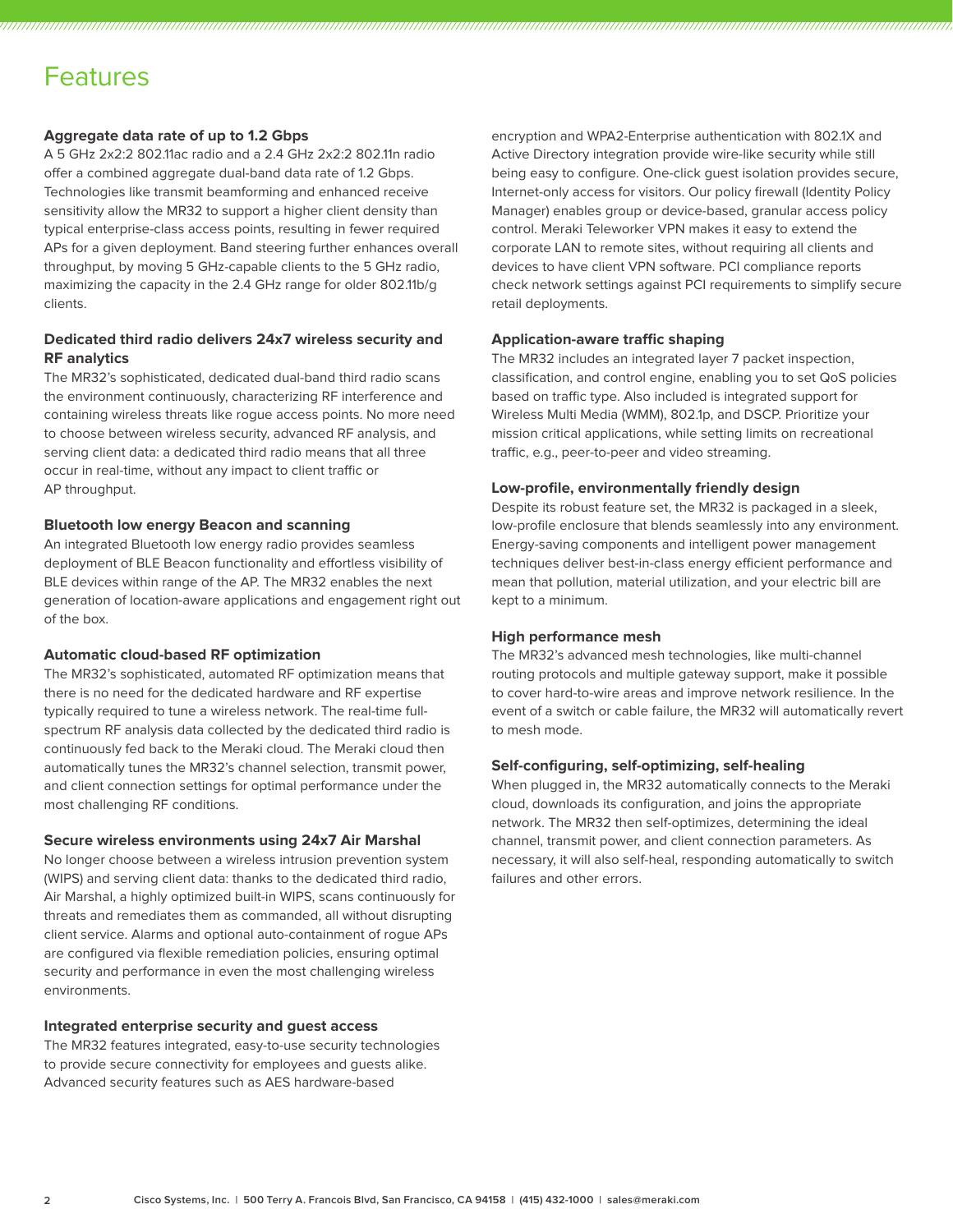# **Specifications**

| <b>Radios</b>                                                                        |                                                                                                                                                     |  |
|--------------------------------------------------------------------------------------|-----------------------------------------------------------------------------------------------------------------------------------------------------|--|
|                                                                                      | One 2.4 GHz 802.11b/g/n, one 5 GHz 802.11a/n/ac, one dedicated for dual-band WIPS &<br>spectrum analysis, and one dedicated to Bluetooth Low Energy |  |
| Concurrent operations of all four radios                                             |                                                                                                                                                     |  |
| Max data rate 1.2 Gbit/s                                                             |                                                                                                                                                     |  |
| Operating bands:                                                                     |                                                                                                                                                     |  |
| FCC (US)<br>2.412-2.484 GHz<br>5.150-5.250 GHz (UNII-1)<br>5.725 -5.825 GHz (UNII-3) | CE (Europe)<br>2.412-2.484 GHz<br>5.150-5.250 GHz (UNII-1)<br>5.250-5.350 GHZ (UNII-2)<br>5.470-5.600, 5.660-5.725 GHz (UNII-2e)                    |  |
| 802.11ac and 802.11n Capabilities                                                    |                                                                                                                                                     |  |
|                                                                                      | 2 x 2 multiple input, multiple output (MIMO) with two spatial streams                                                                               |  |
| Maximal ratio combining (MRC)                                                        |                                                                                                                                                     |  |
| Beamforming                                                                          |                                                                                                                                                     |  |
|                                                                                      | 20 and 40 MHz channels (802.11n), 20, 40, and 80 MHz channels (802.11ac)                                                                            |  |
| Packet aggregation                                                                   |                                                                                                                                                     |  |
| Power                                                                                |                                                                                                                                                     |  |
| Power over Ethernet: 37 - 57 V (802.3af compatible)                                  |                                                                                                                                                     |  |
| 12 V DC                                                                              |                                                                                                                                                     |  |
| Power consumption: 13.87W max (802.3af)                                              |                                                                                                                                                     |  |
| Power over Ethernet injector and DC adapter sold separately                          |                                                                                                                                                     |  |
| Mounting                                                                             |                                                                                                                                                     |  |
| All standard mounting hardware included                                              |                                                                                                                                                     |  |
| Desktop and wall mount                                                               |                                                                                                                                                     |  |
|                                                                                      | Ceiling tile rail (9/16, 15/16 or 1 1/2" flush or recessed rails), assorted cable junction boxes                                                    |  |
|                                                                                      | Bubble level on mounting cradle for accurate horizontal wall mounting                                                                               |  |
| <b>Physical Security</b>                                                             |                                                                                                                                                     |  |
| Two included security screw options                                                  |                                                                                                                                                     |  |
| Kensington lock hard point                                                           |                                                                                                                                                     |  |
| Anti-tamper cable bay                                                                |                                                                                                                                                     |  |
| Concealed mount plate                                                                |                                                                                                                                                     |  |
| Environment                                                                          |                                                                                                                                                     |  |
| Operating temperature: 32 °F to 104 °F (0 °C to 40 °C)                               |                                                                                                                                                     |  |
| Humidity: 5 to 95% non-condensing                                                    |                                                                                                                                                     |  |
| <b>Physical Dimensions</b>                                                           |                                                                                                                                                     |  |
|                                                                                      | $10.0"$ x 6.1" x 1.5" (253.4 mm x 155.8 mm x 37.1 mm), not including deskmount feet or                                                              |  |
| mount plate                                                                          |                                                                                                                                                     |  |

Weight: 25 oz (0.7kg)

#### **Antenna**

Integrated omni-directional antennas (5 dBi gain at 2.4 GHz, 5.5 dBi gain at 5 GHz)

#### **Interfaces**

1x 100/1000Base-T Ethernet (RJ45)

1x DC power connector (5 mm x 2.1 mm, center positive)

#### **Security**

Integrated policy firewall (Identity Policy Manager)

Mobile device policies

Air Marshal: Real-time WIPS (wireless intrusion prevention system) with alarms

Rogue AP containment

Guest isolation

Teleworker VPN with IPsec

PCI compliance reporting

WEP, WPA, WPA2-PSK, WPA2-Enterprise with 802.1X

TKIP and AES encryption

VLAN tagging (802.1q)

#### **Quality of Service**

Advanced Power Save (U-APSD)

**DSCP** 

802.1p

Layer 7 application traffic shaping and firewall

#### **Mobility**

PMK and OKC credential support for fast Layer 2 roaming

802.11r and 802.11k

Layer 3 roaming

#### **LED Indicators**

2 Ethernet status

1 power/booting/firmware upgrade status

#### **Regulatory**

RoHS

UL2043 (Plenum rating)

For additional country-specific regulatory information, please contact Meraki sales

#### **Warranty**

Lifetime hardware warranty with advanced replacement included

#### **Ordering Information**

MR32-HW: Meraki MR32 Cloud Managed 802.11ac AP

AC-MR-1-XX: Meraki AC Adapter for MR Series (XX = US, EU, UK or AU)

MA-INJ-4-XX: Cisco Meraki 802.3at Power over Ethernet Injector (XX = US, EU, UK or AU)

Note: Meraki Enterprise license required.